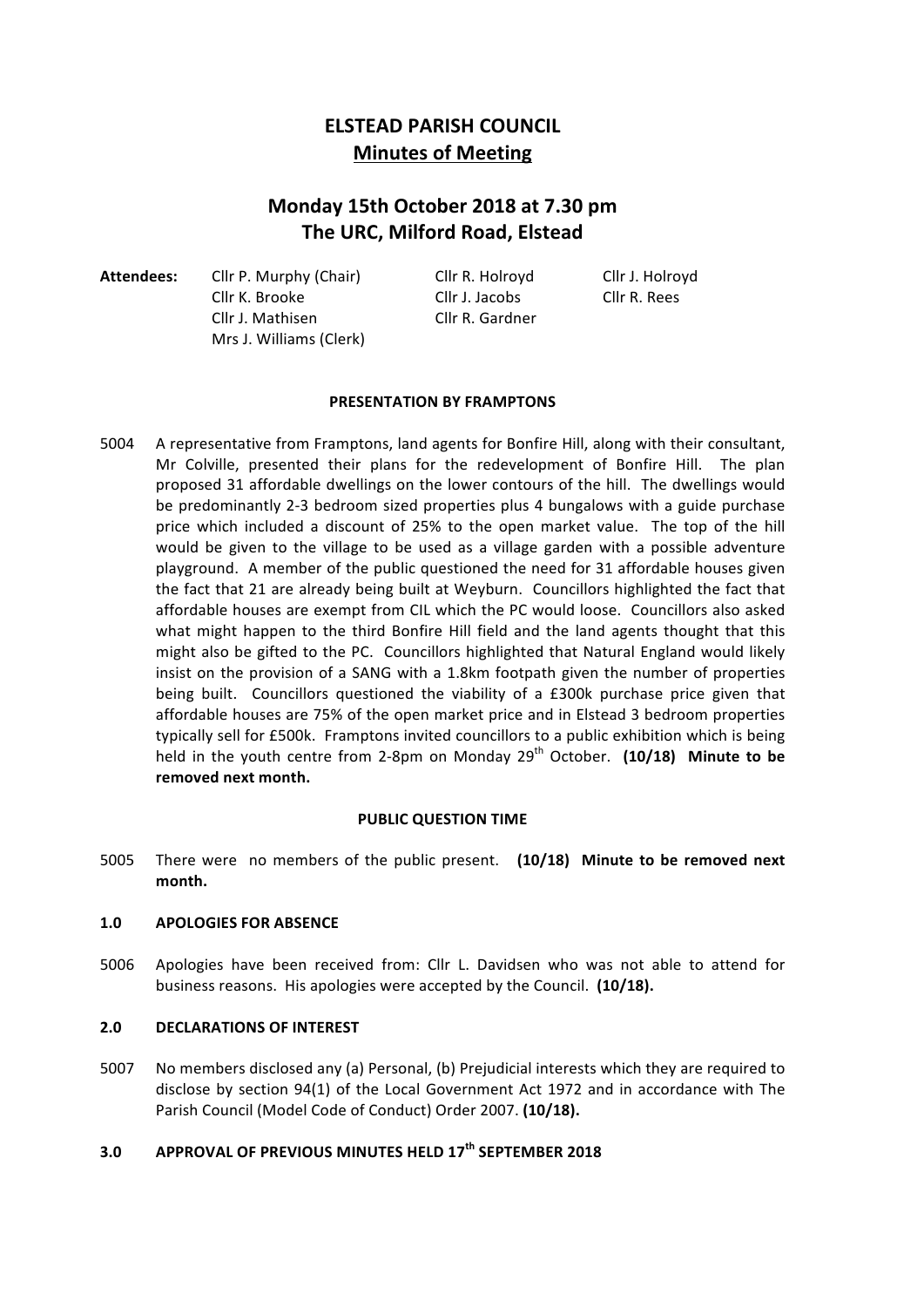5008 The minutes of the Parish Council meeting held on 17th September 2018 were agreed and signed by the Chairman. (10/18).

## **4.0 APPROVAL OF PREVIOUS PLANNING MINUTES HELD 17th SEPTEMBER 2018**

5009 The minutes of the Planning meeting held on  $17<sup>th</sup>$  September 2018 were agreed and signed by the Chairman. (10/18).

## **5.0 APPROVAL OF PREVIOUS PLANNING MINUTES HELD 8th OCTOBER 2018**

5010 The minutes of the Planning meeting held on  $8<sup>th</sup>$  October 2018 were agreed and signed by the Chairman. (10/18).

#### **6.0 MATTERS ARISING**

- 5011 The play area sub-committee has started to research a suitable replacement for the train. The train has significantly deteriorated and is beyond repair. It will definitely need to be replaced in 2019 and this will be built into 2019/20 budget. Fundraising options will be investigated. (10/18)
- 5012 FP64: The landowner has applied for a diversion across the field. Jo Porter (SCC Countryside) has staked out the definitive line and have met the landowner. The PC offered to attend but the landowner preferred to meet SCC alone at this stage. Further follow up required by SCC. The Clerk to chase for progress. (10/18)
- 4957 Cemetery Space Assessment: If more space is required trees will need to be felled and the land must settle for 10 years before burials can happen on the cleared site. Cllr Davidsen is working up a cemetery plan. The Clerk also has some feedback from gravediggers and will liaise with Cllr Davidsen. The Clerk to forward the current plan to Cllr Davidsen. **(09/18)**
- 5013 Traffic/speed/parking around the school: The PC would like more notices placed near the pavilion to warn drivers of the school. There is an unused school sign in Thursley. The Clerk to ask Adrian Selby if Elstead may have it and site it near to the Pavilion. The Clerk to ask the school if they will run a speedwatch campaign. There is agreement in principle for a mobile VAS for Hindhead which could be shared with other western villages and which Elstead would be able to borrow periodically. The Clerk to follow-up with Cllr Harmer regarding the mobile VAS. The PC has been liaising with SCC and Cllr Murphy along with The Clerk will meet with Jack Roberts on October  $30<sup>th</sup>$  at 2.30pm to assess what can be done. (10/18).
- 5014 Elstead Bridge: Repairs to the bridge started w/c 8.10.18. (10/18) Minute to be removed **next month.**
- 4959 PIC Monies available. WBC disagreed that the two applications (one for vermin control bordering the EVAA and one for green waste at Woolfords Lane Cemetery) met the PIC funding criteria. The Clerk to go back to WBC as the PC believes that Woolfords Lane project should be allowed. The Clerk to follow up. **(09/18).**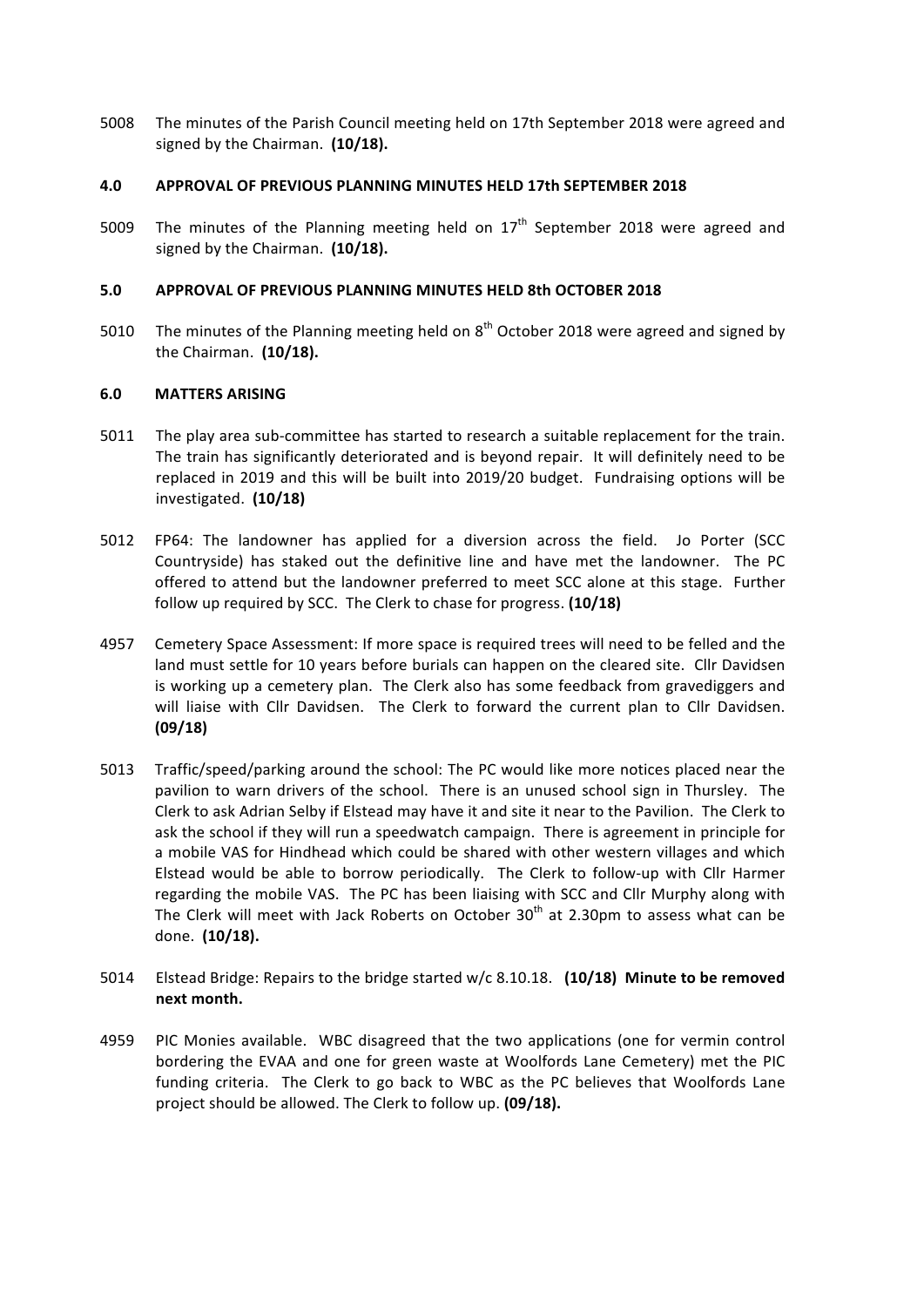- 4904 Clarion Update: A selection of road names were put forward for consideration however Waverley have rejected one set of names Hamilton Drive and an alternative name has been suggested. **(07/18).**
- 4690 Carehome Weyburn Land: Cllr J Else to follow up what the planning condition for the carehome is. **(04/18).**
- 4961 New NHP support programme with increased funding to £17,000. The Clerk ascertained E&W NHP is eligible to obtain a further  $£2,000$  and will apply for this grant once the next steps are determined and an estimate for works received. **(09/18)**
- 5015 Seale Road: Some resurfacing works were completed in August. However, a recent water main flushing exercise revealed that most of the road drains were blocked by debris. The Clerk asked Stuart Copping to investigate but there has been no response. The Clerk to follow up. (10/18).
- 5016 LPP2 consultation: this is complete. The Clerk asked WBC how many people of the c 950 respondees were from Elstead. WBC advised that they couldn't separate this information out. Cllr Murphy read through all responses and c 10% were from Elstead residents. 86 of the Elstead respondents objected to one or both of the proposed housing sites in Hookley Lane and 7 were unhappy with the Sunray Farm site. (10/18) Minute to be removed next **month.**
- 4965 Sharks floodlights: The PC to draw up a new agreement with the Sharks. The Clerk to action. **(09/18)**
- 4966 Sharks floodlights and semi permanent storage: The Sharks have applied for funding from SCC Members Allocation group and The Clerk has submitted a PIC application to WBC on behalf of the Sharks. The Clerk has also liaised with WBC and advised the Sharks that the storage container will require official planning permission. The Clerk to check on the planning application progress with the Sharks **(10/18)**
- 5017 Tennis court floodlights: The Clerk wrote to EVTC who advised that the pylons were cemented in and were structurally sound. EVTC advised that they do not check the floodlights annually. The Clerk to look in the EVTC lease agreement and then advise them that the lights must be checked annually and ensure that their insurance covers the floodlights. EVTC have since confirmed that they will check the lights and the Clerk is waiting for written confirmation and will chase. (10/18)
- 5018 The Clerk reported seeing horses on Burford Lodge Rec. One had escaped and was careering out of control around the rec frightening younger children. The horses were later observed giving rides. The Clerk has contacted the PC's lawyers who have said that horses may be impounded. The Clerk to contact its' lawyers for the exact wording and then to make 3 signs regarding this. Signs to be placed in all three PC owned play areas. The Clerk asked the PC lawyers for the exact wording and is waiting for this. The Clerk to chase. (10/18).
- 4915 BT phonebox by the zebra crossing: The Clerk contacted BT who advised that the repair work had been carried out. Painting will need to be proposed via a separate department. **(07/18).**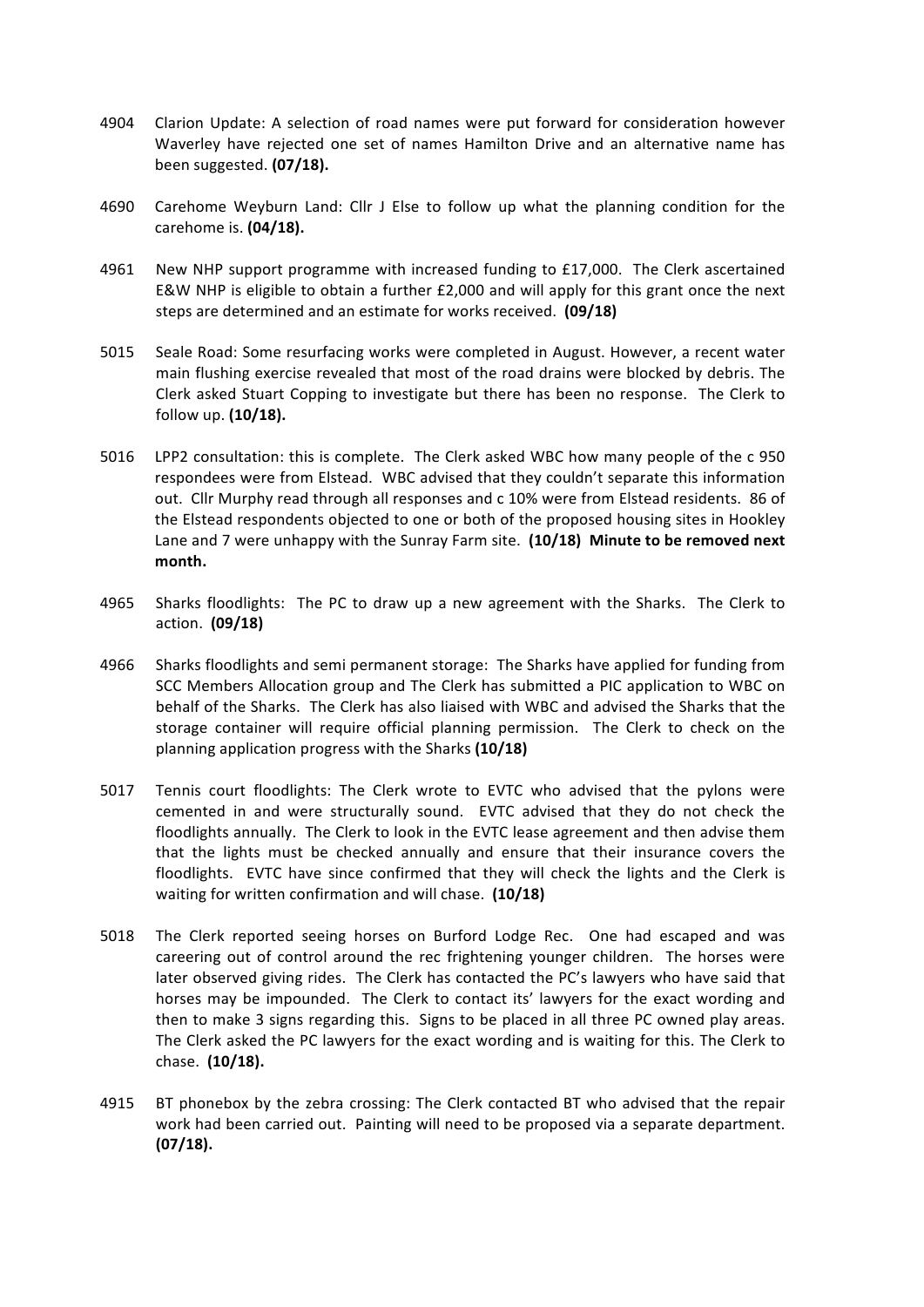- 4970 Lengthsmen Scheme: additional funding for this project has been found which will be shared among the Western Villages. Elstead has been asked to propose additional projects. Cllrs have suggested vegetation at Truxford Corner to be cut back and the pavement to be cleaned either side of Gunners Lane to improve the safe route to school for pupils and parents. The Clerk forwarded this to the Tilford Clerk. Additional funds have been found - the Clerk proposed the following: vegetation at the end of Red House Lane and junction to be cut back, Church View and outside BT hub vegetation to be cut back. Cllr Mathisen suggested the wayfinder sign to Seale on the Farnham Road be cleaned and vegetation cut back. Cllrs agreed and The Clerk to forward this to the Tilford Clerk. (10/18). Minute to be removed next month.
- 4973 Village Green Registration: Following the wooden post that was put up on Church Green it appears as if some of Church Green is unregistered in terms of ownership and none of the Green is registered as common land. Cllrs agreed that the area should be registered as common land. The Clerk has looked at the land registry and found some historic documents which The Clerk and The Chair will review before registering the land. **(09/18)**
- 4974 The recent play inspection highlighted equipment that needed repairing / replacing. The Clerk has contacted the two companies who made the equipment for costs on repair / replacement. The report concerning the seesaw repairs has been clarified by the report author who said that using anti-corrosive chemicals and painting it was sufficient.

Initial costs have been received from Kompan: £3,840 plus £768 VAT. The Clerk to ask Kompan for a price reduction and then to progress the project using Kompan. This expenditure has been approved by cllrs. (09/18).

- 5019 BW68 improvement: Cllr Harmer explained that SCC has £7,500 to spend on RoW improvement. The following have been prioritised: BW24 in Dockenfield, BW68 in Elstead and BW 113 in Peper Harow. At the recent HUG meeting MoD stated that they were going to make improvement to BW68 so Elstead PC has requested that BW69 be repaired by SCC instead. Mod have completed improvements to BW68 and BW73 at the Hookley Lane end cllrs have asked The Clerk to write to the MoD expressing its' appreciation. Cllr Mathisen to send The Clerk the contact details. BW69 to be improved after April 2019. (10/18) **Minute to be removed next month.**
- 5020 Following a site meeting, Rob Fairbanks has agreed that the RoW finger post on the Church Green should be removed and the RoW logo located on the cycle route post. Rob was positive about the proposed improvements to the Rodborough cycle route. Cllr Murphy supplied Rob with the draft NHP and he will feedback about cycle ideas and policies. The post is still in situ and Cllr Murphy to contact Rob regarding its uplift. **(10/18)**
- 5021 A report following the HUG meeting was circulated to councillors before the meeting. In brief the car park will be closed for 3 days 4/5 times a year and this will be advertised on the village facebook site, the EVN (if possible) and on the PC website. The car park was closed in October however there were no public complaints. (10/18) Minute to be removed next month.
- 5022 Draft policies on data storage etc complete and councillors to review. Cllr Rees to circulate before the November meeting. (10/18)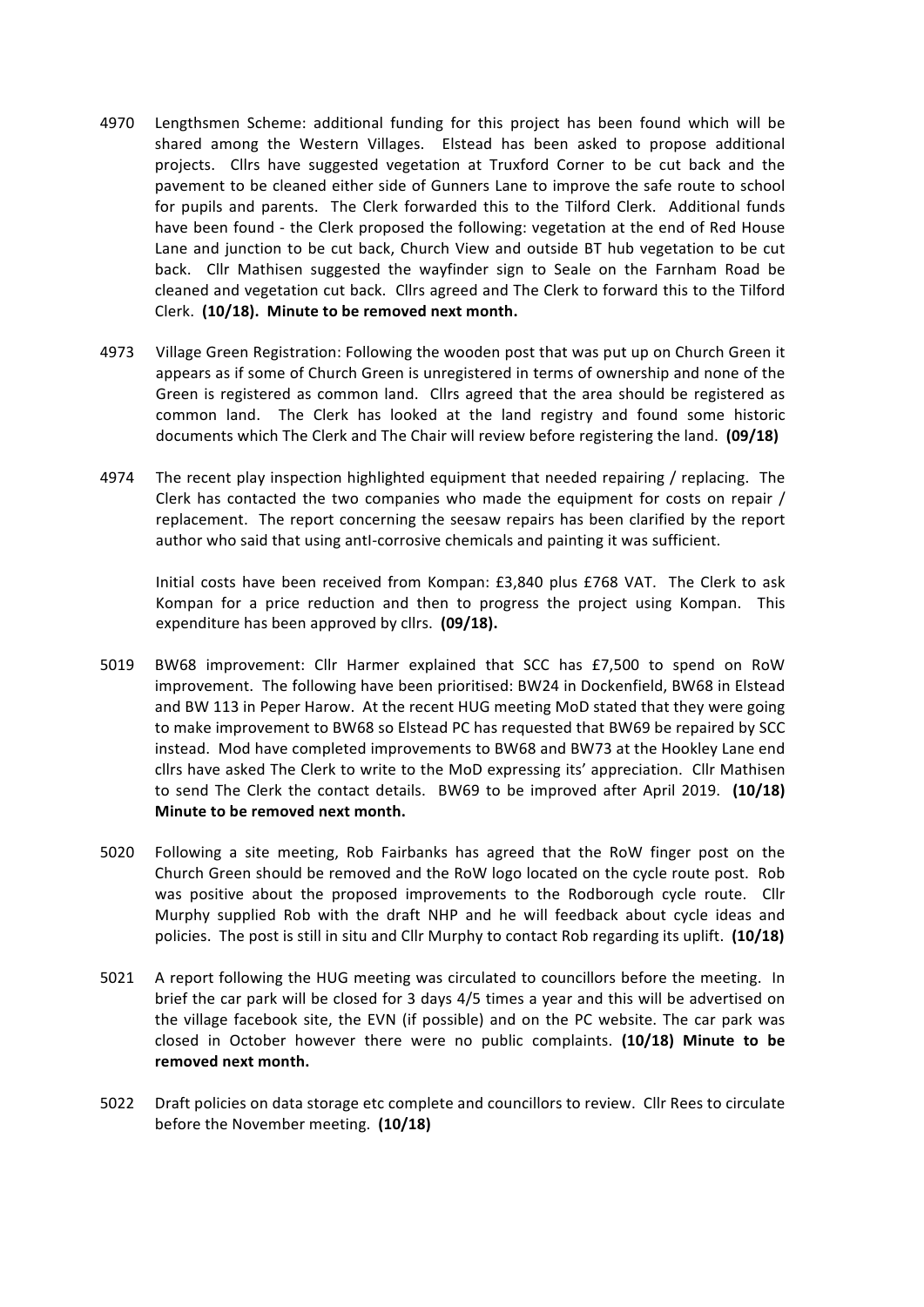The clerk was contacted by a service provider who said that the PC website was not compliant. The website to be reviewed in the October meeting. (09/18)

The Clerk to ask Angela Koch if we need to keep paper copied of the various NHP surveys. **(05/18)**

The Clerk to ensure all published addresses and contact details of cllrs are up to date. Cllrs have agreed their telephone numbers can be printed in the EVN (10/18) minute to be removed next month.

The Clerk to ask the Clerks for Farnham TC and Witley PC regarding their GDPR policies. **(05/18)**

- 4983 WBC will no longer supply paper copies of planning applications. The plans are not easy to review online. All councillors to review plans prior to the meeting. The Clerk to download plans for the meeting and these to be projected onto the wall. Councillors to review how this is working at the end of the year. **(09/18).**
- 5023 An email was received from the external auditors asking for more information. The Clerk to respond. (09/18). Minute to be removed as covered in agenda item 15.
- 5024 The Clerk met with a resident in The Croft who requested a replacement tree in the Croft play area. Councillors agreed that a white beam or equivalent would be suitable and agreed that up to £50 could be spent. The Clerk to instruct Richard Knight to purchase and plant. **(10/18)**
- 4992 A resident wrote complaining about parking outside the school The Clerk to respond. **(09/18)**
- 5025 A resident has written requesting rear garden access to a property in Burford Lodge. Councillors agreed that this could be possible subject to a consideration. The clerk to find out what access is required. (09/18). Minute to be removed as covered in agenda item **12.**
- 5026 Representatives from the Smiths Charity have contacted The Clerk as they wish to meet with trustees to determine how the funds are used. The Clerk and Cllr Murphy to meet with The Smith's Charity on 1<sup>st</sup> November. (10/18).
- 4933 Complaints have been received regarding the overgrown nature of the closed cemetery in Elstead next to the village Hall. The cemetery is managed by WBC. The Clerk to obtain a schedule as to the frequency that the cemetery is attended by WBC and monitor this work on-going. **(07/18)**

#### **7.0 WBC UPDATE**

- 5027 Community meals: a big success since this was relaunched  $-77,000$  meals have been delivered in Waverley in the last two years. (10/18) Minute to be removed next month.
- 5028 Hoppa the transport provider is in trouble. Following a current law case in North England, SCC has said that Hoppa cannot tender for school runs until this aforementioned case is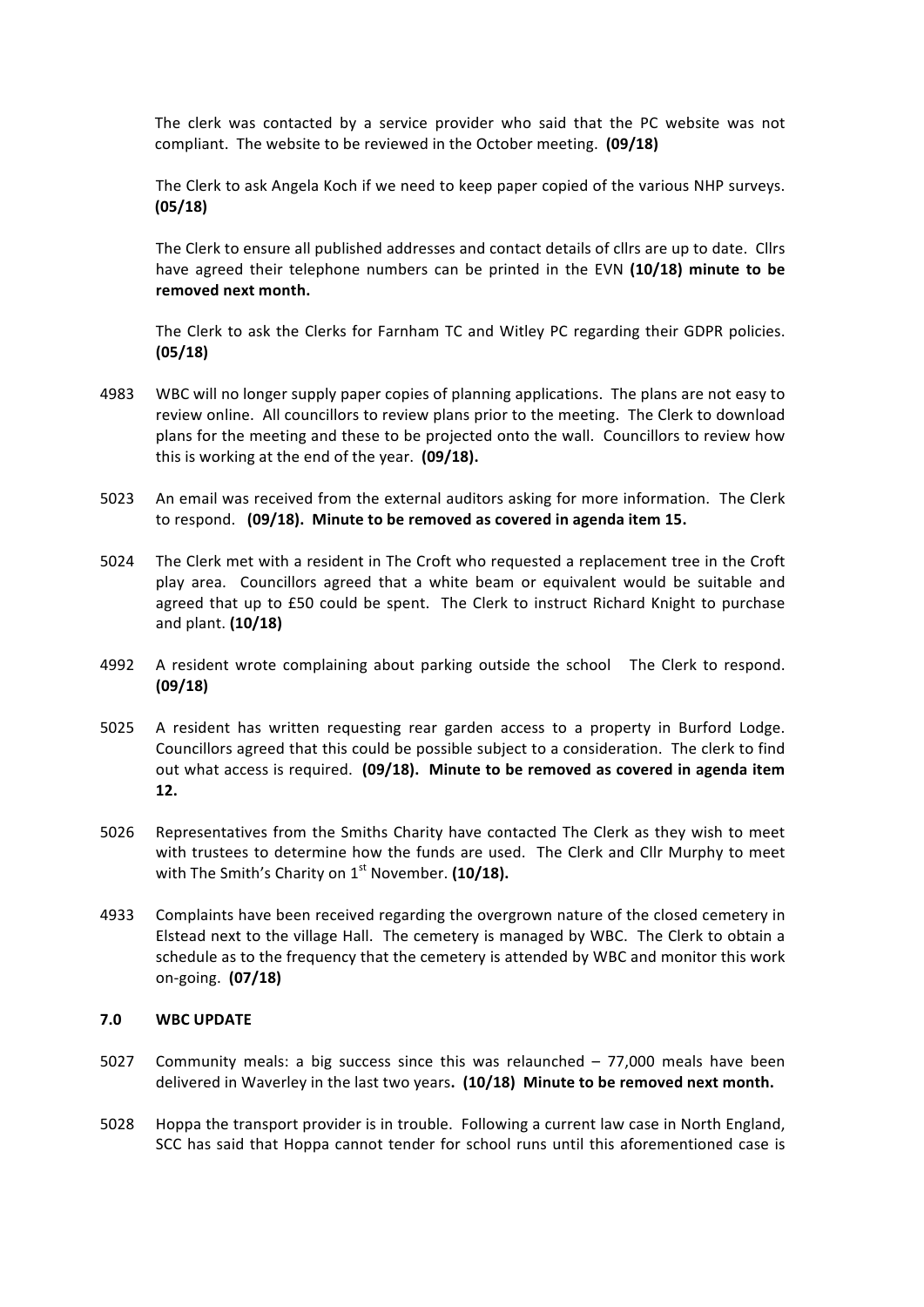determined. Hoppa has therefore lost a significant amount of revenue. (10/18). Minute to be removed next month.

- 5029 CPRE and POW are involved in a court case challenging WBC for taking Woking's unmet housing numbers. WBC are certain that they have acted within the letter of the law and the lawcase is costing the public £200,000. A verdict is imminent. (10/18). Minute to be removed next month.
- 5030 Tommy silhouette: £750 has been raised in Elstead to purchase a Tommy silhouette and this will be fixed to the Village hall wall. It will be unveiled by the Mayor of Waverley at the Silent March to be held on  $27<sup>th</sup>$  October. (10/18) Minute to be removed next month.
- 5031 The PC has approved for notices to be placed on the Green advising of the road closure for the Silent March. (10/18). Minute to be removed next month.

#### **8.0 SCC UPDATE**

- 4790 Jubilee Park train: SCC might be able to provide a small amount of funding towards this via the standard application process. (05/18).
- 4978 Real time bus information: as part of the s106 agreement with Weyburn £15,000 was allocated towards real time bus information. Cllr Harmer to ascertain if this can go on the bus stops by Milford Road / Hookley Lane. **(09/18).**

#### **9.0 REPORT FOLLOWING CLERKS MEETING WITH TOM HORWOOD HELD 12th OCTOBER 2018**

5032 At the TC/PC meeting with Tom Horwood the following items were discussed:

a) CIL - this has been adopted at the Executive

b) Compensatory grant  $-$  concerns regarding the year on year decrease in this amount should be raised in writing at the time of submitting the annual financial review.

c) Incursions – Surrey is considering whether to dedicate a site for travellers to prevent incursions happening. This has been successful in neighbouring boroughs.

d) TC/PC Donation criteria - recommended that an application checklist should be made available on the TC/PC website. Haslemere TC explained how they had devised one.

e) Planning peer review  $-$  WBC went through summary.

(10/18) Minute to be removed next month.

#### **10.0 NEIGHBOURHOOD PLAN UPDATE**

- 4981 The NHP draft plan's consultation period has been extended until  $30<sup>th</sup>$  September. Regulatory consultees have been contacted. WBC have written explaining that they should have received a copy of the draft. The SG had been advised that WBC could be consulted after the first draft had been read as some amends would be made. The Clerk to liaise with Matthew Ellis. The draft has been submitted and WBC have until  $2^{nd}$  November to respond. The Clerk to arrange a follow up meeting with WBC  $w/c$  12<sup>th</sup> November to review their comments. (10/18).
- 4702 GSD: WBC will not include Bonfire Hill as a GSD. E&W will include it within the NHP. **(04/18).** Minute to be removed next month.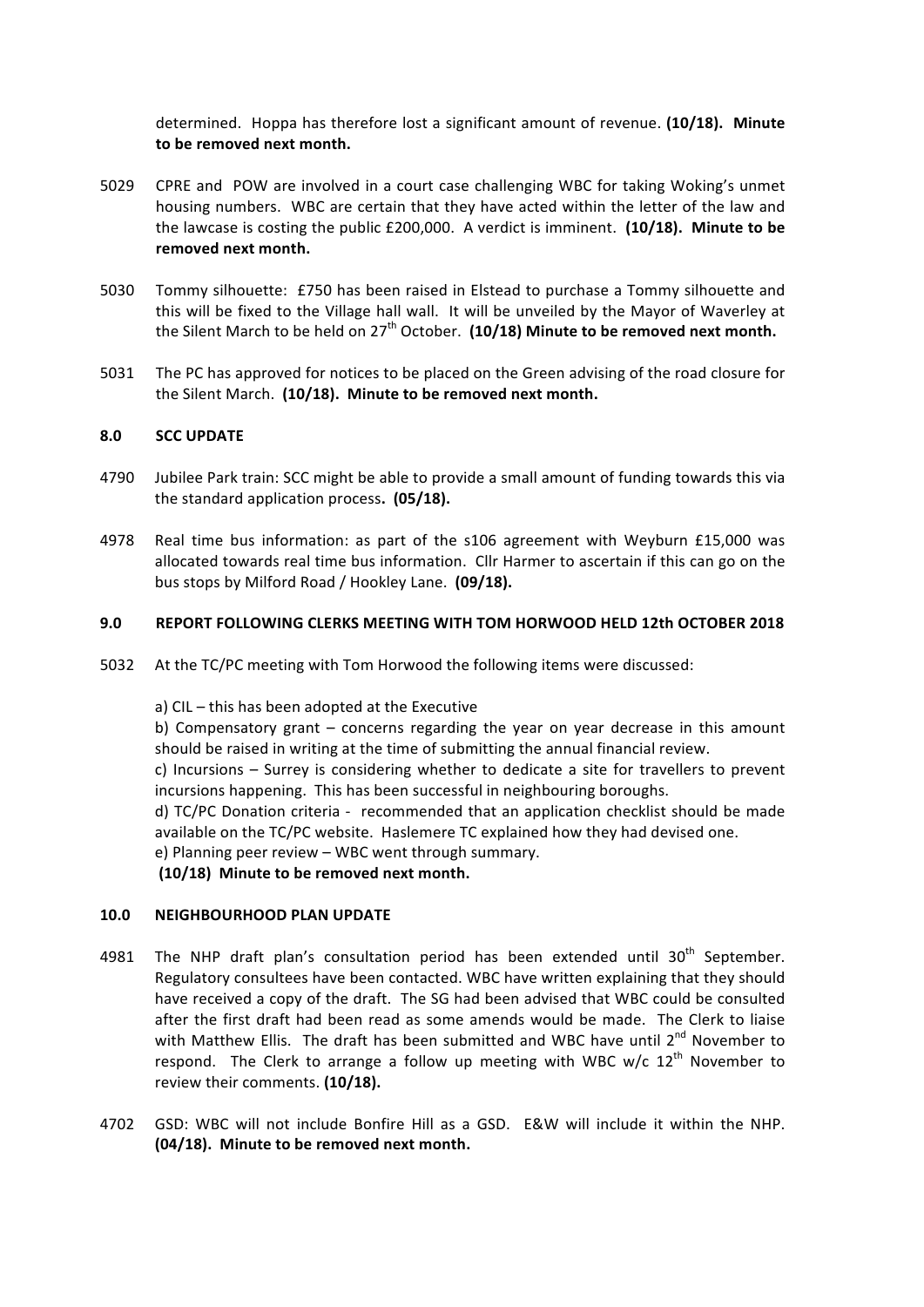4590 SEA application: The Clerk and Cllr Jacobs completed the initial application to see if SEA is required and submitted it to WBC. It is expected that as the NHP will no longer promote site allocations the NHP SG will not have to undertake a SEA. (02/18). Minute to be removed next month.

## **11.0 FOOTPATH LINKING FARNHAM AND THURSLEY ROADS**

5033 A resident wrote to the PC requesting if it was possible to make the steps from the Golden Fleece car park to Hope Street into a ramp therefore making it accessible for pushchairs and wheelchair users. In principle cllrs were happy with this. Cllrs to ask nearby residents as a fence might need to be moved to accommodate the minimum width required. Cllrs also to liaise with Roger Pride and Bridge House. Once agreed RK will make the ramp. Still to be decided: is a hand rail necessary. (10/18).

#### **12.0 ACCESS TO BURFORD LODGE APPROACH ROAD**

5034 A resident has asked if it is possible to have access to the rear of their property from Burford Lodge approach road for occasional garden deliveries. The PC has discussed this and agreed that occasional access could be granted on a case-by-case basis. The Clerk to advise the resident and ascertain if they would like to proceed. If the residents would like case-by-case access The Clerk to send a formal letter. (10/18)

# **13.0 DEFIBRILATOR AT THURSLEY ROAD PAVILION**

5035 The defibrillator at Thursley Road Pavilion was discussed on the village facebook page with residents suggesting that the defibrillator should be sited outside the pavilion and not inside. Concerns had been expressed as to the safety of the defibrillator if it were sited on the outside walls and potential damage from stray balls. Cllr J. Holroyd and The Chair have chosen a reasonably safe site. An electrician has been booked and an outside cabinet ordered. **(10/18).**

#### **14.0 MEETING CALENDAR**

5036 The meeting calendar for 2019 is now available. An electronic copy will be circulated to councillors. (10/18). Minute to be removed next month.

#### **15.0 ANNUAL RETURN**

5037 The Clerk reported that PFK Littlejohn, the external accountants are late signing off Elstead PC's accounts. SSALC are aware of issues as a result of the changeover in external auditors as a number of PC/TC have experienced similar problems. An invoice has been issued to Elstead from PFK with strict 14 day payment terms. The Clerk to write advising PFK that payment will be made on completion of the audit. (10/18).

#### **16.0 FINANCIAL REVIEW**

5038 All invoices and cash books (up to the end of September) have been double checked and signed off by Cllr Jacobs and are correct. (10/18) Minute to be removed next month.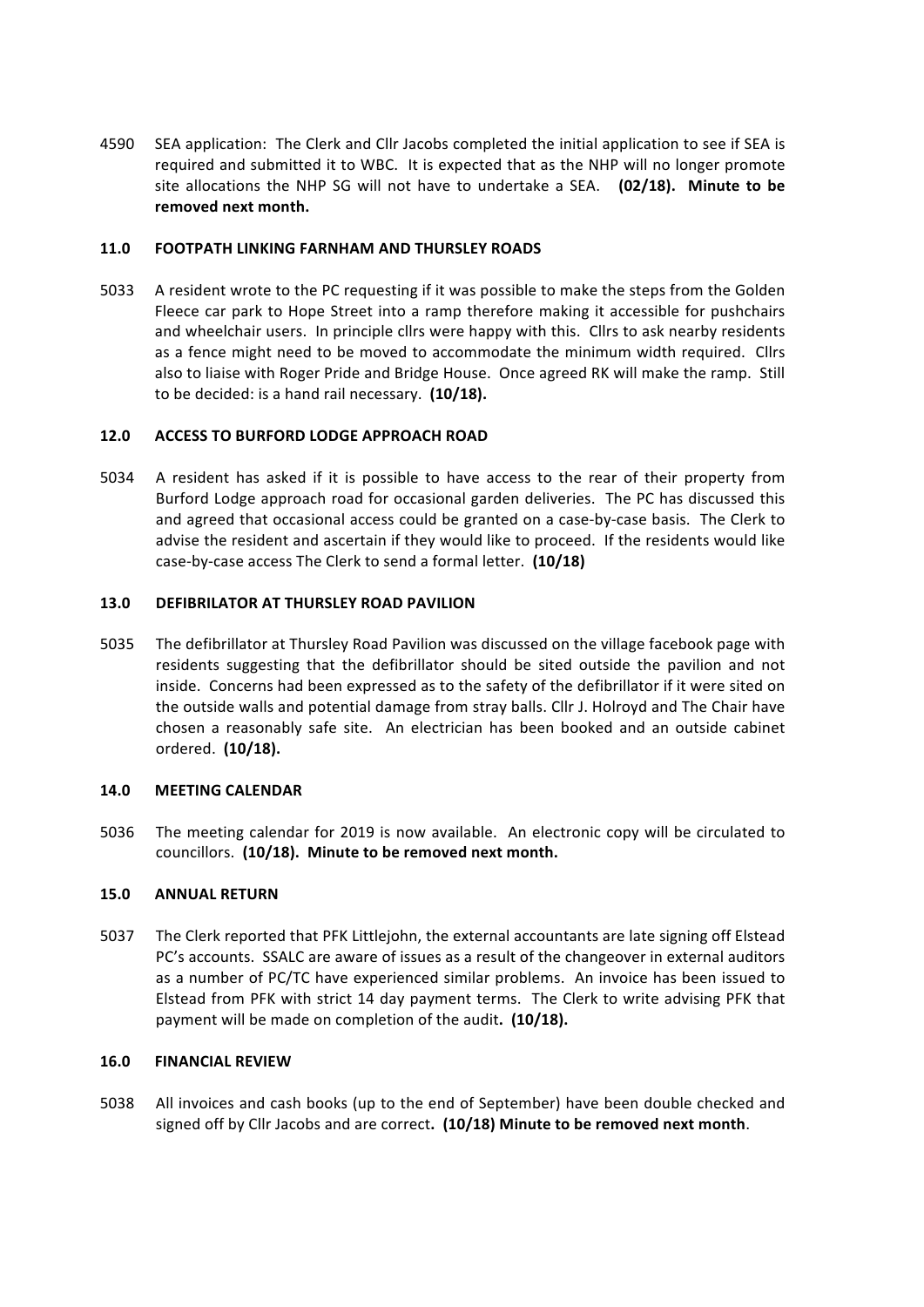- 5039 All bank reconciliations (up to the end of September) have been checked and signed off by Cllr jacobs. There is a small anomaly of c£20 for August which The Clerk will investigate further. (10/18).
- 5040 Current accounts are looking healthy. For the half year the PC has received £64k in payments and spent £20k giving a bank balance of £91k as the PC was holding a small level of reserves. Predicted spend for the second half is  $£40k$  which is slightly higher versus 17/18 due to the tree works and playground remedial work (NB this amount does not include the purchase of the new playground train). If the expenditure is  $£40k$  the PC will still finish with a bank balance of c£50k. (10/18) Minute to be removed net month.

#### **17.0 REPORTS AND CORRESPONDENCE**

- 5041 A phone call was received from a lady (originally of Elstead but no longer a resident) who has parents buried in Woolfords Lane. The caller wishes to relocate the headstone of her husband and son to Woolfords Lane but for the remains to stay in the current resting place in the Midlands. The Clerk asked Gorringes if this was legal. The undertakers advised that it was possible but that an addition would need to be made to the headstone stating that the remains were resting elsewhere. Cllrs were in agreement that the headstone should either be placed on the existing parents graves or that the caller bought a plot for the headstone. The Clerk to advise the individual. (10/18).
- 5042 Treeworks have been commissioned in line with the survey. Unfortunately the work is slightly delayed as the tree surgeons are over running on another job. The Clerk has requested that the village and church greens be prioritised for  $5<sup>th</sup>$  November and that the rest of the works happen from  $3<sup>rd</sup>$  December. (10/18) Minute to be removed next **month.**
- 5043 Elstead FC have asked for additional tree works at Thursley Rd Rec to prevent overhanging trees interfering with football matches. The Clerk and Cllr Murphy to meet with the tree surgeon. (18/10).
- 5044 Complaints have been received from resident concerning access to the Weyburn site. Cllr Murphy has liaised with the site manager who showed Cllr Murphy a sign explaining not to use Somerset Bridge. The Site Manager to place further signs just off A3. If residents see vehicles using this then please advise The Clerk. (10/18) Minute to be removed next **month.**
- 5045 Damaged bench in front of the cricket pavilion needs to be replaced. The Clerk to investigate if the PC can use PIC monies and if so to replace with a bench made of recycled materials and not wood.  $(10/18)$
- 5046 An email was received from Veolia workers who are finding it hard to access the bins at the Jubilee rec. The Clerk to respond to confirm that the bins may be relocated on the other side of the fence. (10/18)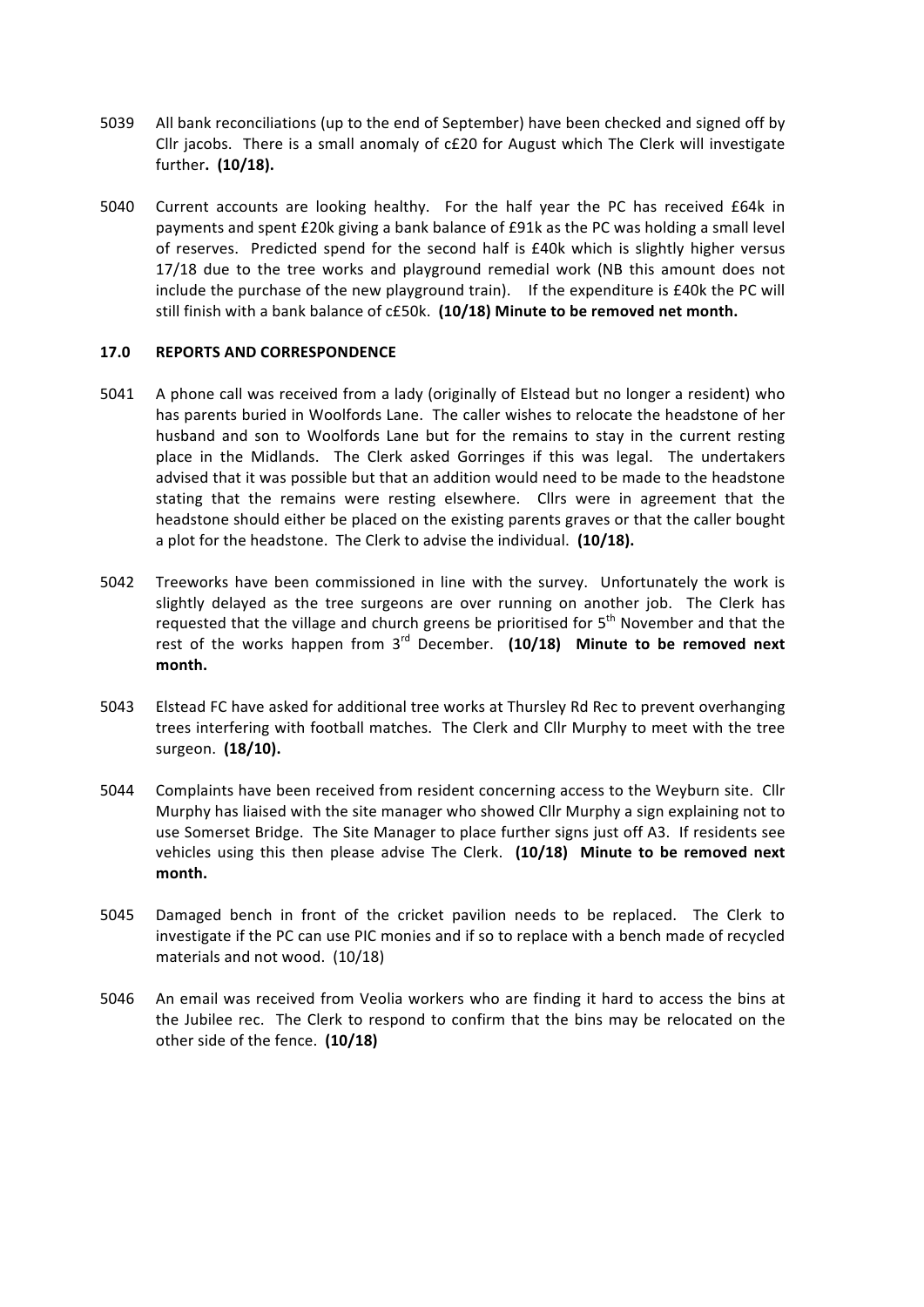#### **18.0 ACCOUNTS FOR PAYMENT OCTOBER 2018**

5047 The following accounts for October were presented for payment, duly authorised and cheques signed:

| Payee                   | Cheque no | <b>Purpose</b>                     | Amount    |
|-------------------------|-----------|------------------------------------|-----------|
| Juliet Williams         | 3820      | Salary and working from home       | £765.20   |
| Juliet Williams         | 3821      | travel expenses 2 x mtgs WBC       | £9.00     |
| <b>Richard Knight</b>   | 3822      | maintenance                        | £94.50    |
| Grasstex Ltd            | 3823      | Lawn moving services               | £2,666.76 |
| PFK Littlejohn LLP      | 3824      | External Audit                     | £480.00   |
| ICO                     | 3825      | Data protection fee                | £40.00    |
| Imperative Training Ltd | 3826      | Outdoor heated cabinet and sticker | £591.60   |
|                         |           |                                    |           |
|                         |           |                                    | £4.647.06 |

#### **19.0 EXEMPT BUSINESS – TO THE EXCLUSION OF THE PUBLIC AND PRESS**

4885 Purchase of Weyburn land: Pelhams have contacted MMC but MMC have gone into Administration. Administrators have been appointed and are aware of the PC interest in the land. They will discuss this with us when they are able but it is likely that they will put the land out for sale by tender. The Clerk has chased again and there was no update from Pelhams. However the PC has learned that the sale of other land owned by MMC was closed at the end of June. The PC has tried unsuccessfully to establish who the new owners are. **(10/18).**

#### **20.0 MATTERS RAISED BY MEMBERS**

- 5048 Overgrown vegetation at Truxford corner: this still has not been dealt with and The Clerk to report it again. (10/18). Minute to be removed next month
- 5049 There are logs still on Burford Lodge Rec following the work that RK did. The Clerk to ask for this to be uplifted. (10/18) Minute to be removed next month
- 5050 People have been seen walking dogs on Burford Lodge Rec as they had been told that they could by the Sharks. The Clerk to liaise with the Sharks. (10/18) Minute to be removed **next month**
- 5051 The Village Appreciation Group "The Elstead Society": RK is going to cut back vegetation from Staceys Farm Road and the lay-by. He will also tidy some of the trees and the roads will be cleaned w/c  $15<sup>th</sup>$  October. There will be a working party on  $20<sup>th</sup>$  October at 10am to litter pick. (10/18). Minute to be removed next month.